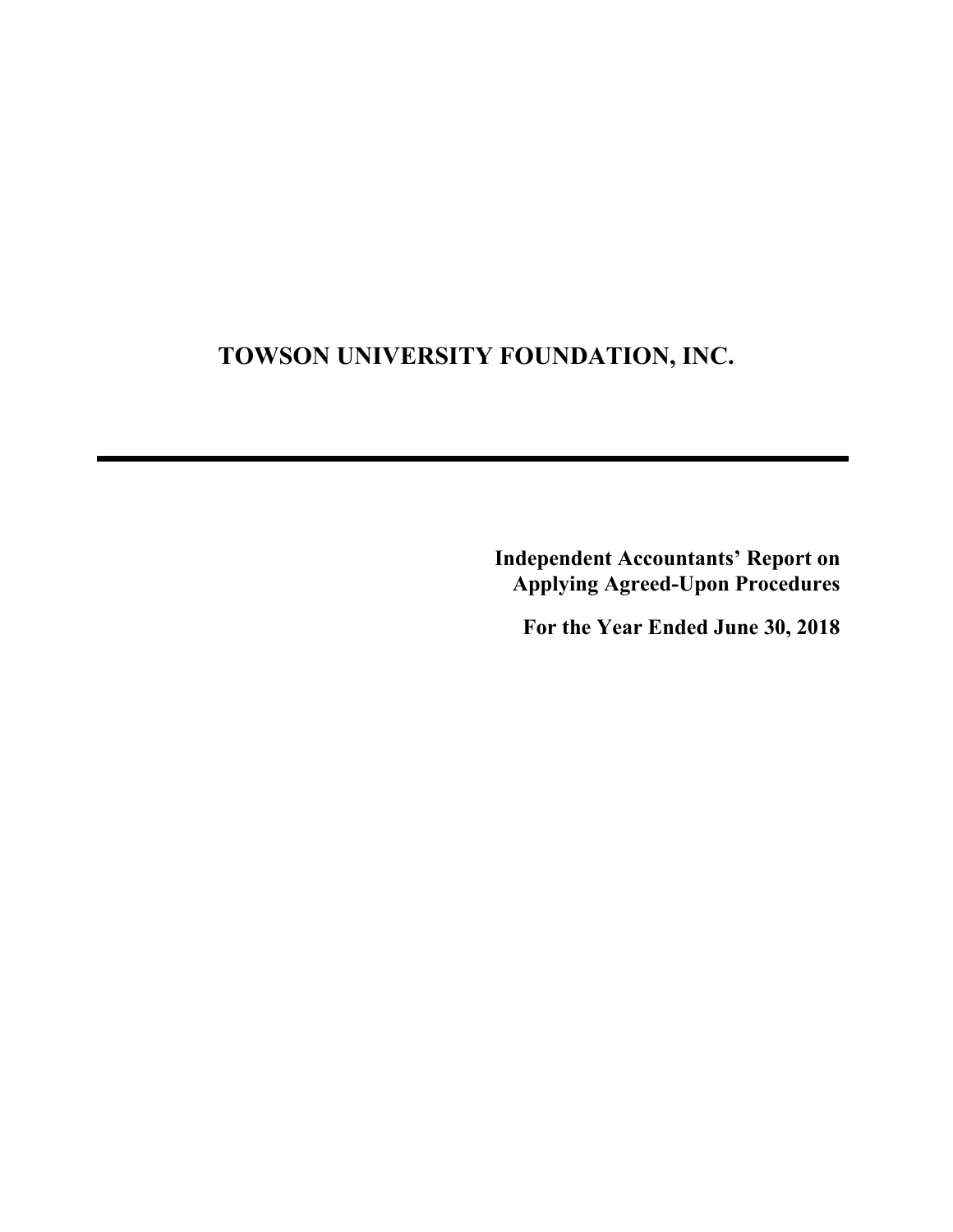

## **INDEPENDENT ACCOUNTANTS' REPORT ON APPLYING AGREED-UPON PROCEDURES**

Audit Committee Towson University Foundation, Inc. Towson, Maryland:

We have performed the procedures enumerated below, which were agreed to by the Audit Committee of Towson University Foundation, Inc. (the Foundation), solely to assist you in evaluating the accuracy of the Foundation's processing of cash disbursements and cash receipts for the year ended June 30, 2018. The Foundation's management is responsible for the processing of cash disbursements and cash receipts. The sufficiency of these procedures is solely the responsibility of those parties specified in this report. Consequently, we make no representation regarding the sufficiency of the procedures described below either for the purpose for which this report has been requested or for any other purpose.

Our procedures and findings are as follows:

1. We obtained a listing from management of all cash disbursements during the year ended June 30, 2018. We examined supporting documentation for 25 cash disbursements that were greater than \$5,000 and 25 cash disbursements that were less than or equal to \$5,000 to determine if services were provided or products received, and that the proper approval was granted to authorize the disbursement. For expenses from endowed funds, we verified that the cash disbursement aligned with the stated donor purpose. We traced the cash disbursements to cancelled checks and examined endorsements and determined that the proper projects were charged.

No exceptions were found as a result of applying these procedures.

2. We obtained a listing from the general ledger of all journal entries made to record cash receipts for the year ended June 30, 2018. We haphazardly selected a sample of 25 cash receipts (all of which were in excess of \$5,000). We traced the receipts to bank reports (deposit slips, statements, etc.) and also to the general ledger to verify that the proper project received credit for the deposit. If appropriate, we reviewed donor supporting documentation for gifts. For gift receipts, we traced the activity to the Development Office's donor database to assure consistency of coding.

No exceptions were found as a result of applying these procedures.

This agreed-upon procedures engagement was conducted in accordance with attestation standards established by the American Institute of Certified Public Accountants. We were not engaged to, and did not, conduct an audit or review, the objective of which would be the expression of an opinion or conclusion, respectively, on the accounting for cash disbursements and cash receipts of the Foundation. Accordingly, we do not express such an opinion or conculsion. Had we performed additional procedures, other matters might have come to our attention that would have been reported to you.